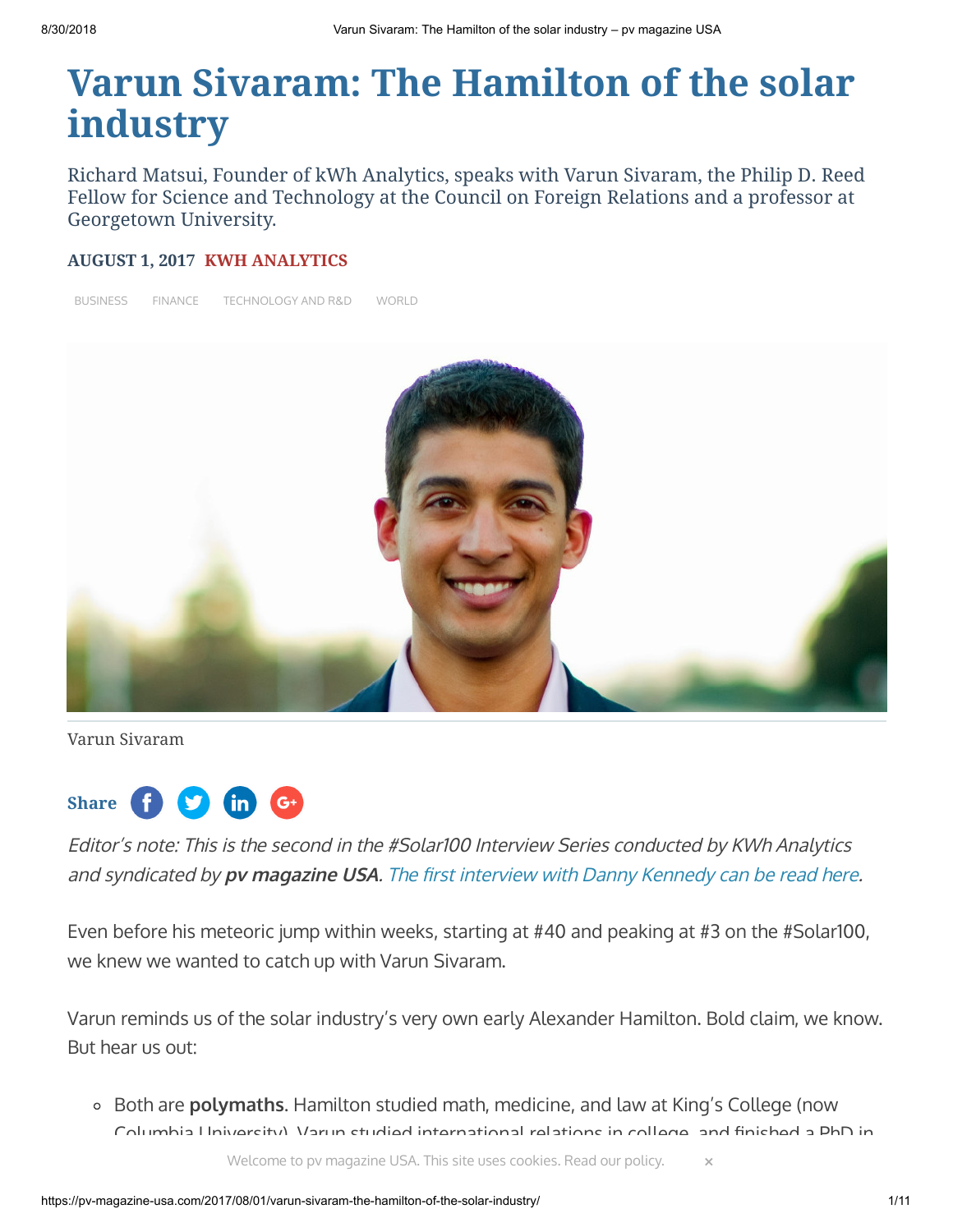- $\circ$  Both started **careers as advisors**: Hamilton held his first important public office as a colonel on George Washington's staff when he was only twenty years old. Within the first decade of his career, Varun's managed to hold a position as a Georgetown professor, as a senior advisor to the Mayor of Los Angeles and the Governor of New York, and as a McKinsey consultant advising C-level executives.
- Both have **big ideas** and are compellingly articulate about those big ideas: Hamilton for the American Revolution, and Varun for the 'Solar Revolution.'
- <sup>o</sup> Both are **prolific writers**. Hamilton is credited with most of the Federalist Papers. Varun publishes regular op-eds on clean energy, and he also has a forthcoming book with MIT University Press.
- Both are **not afraid of going against the grain**, and maybe even enjoy it. Hamilton was based in New York, the hub of loyalists, and still regularly and loudly challenged conventional thinking. Varun was recently cited in a NYT article titled, "Fisticuffs Over the Route to a Clean-Energy Future."
- **Both are influential spokespeople** for their groups. Hamilton became the leading spokesperson for the Federalist Party. It is not difficult to imagine that Varun will represent a set of thoughts and people in the future of the solar industry.

While Varun is early in his career, having only finished his Oxford PhD from 2011-2013, he is undeniably scrappy and hungry, and he is already establishing himself as a thought leader in our industry.

# **A Happenstance Beginning**

—

**Richard Matsui:** Your educational background is in International Relations and Condensed Matter Physics. What drew you to working specifically in solar?

**Varun Sivaram:** You know, it was initially a little bit of happenstance. Right out of high school I got a job working for Nanosolar, a CIGS company that went on to raise half a billion dollars. Nanosolar was the first company I had ever worked for, and it was infectiously optimistic. I learned everything I knew about solar power from Nanosolar—which was a very skewed way to learn about solar. I learned that today's solar panels are obsolete, that the future will look flexible and lightweight, that silicon will be replaced by necessarily superior materials, and that the Silicon Valley model of disruption is going to work great for this entire industry. It turned out many of those things would be wrong, at least for the next decade. But I stuck with solar.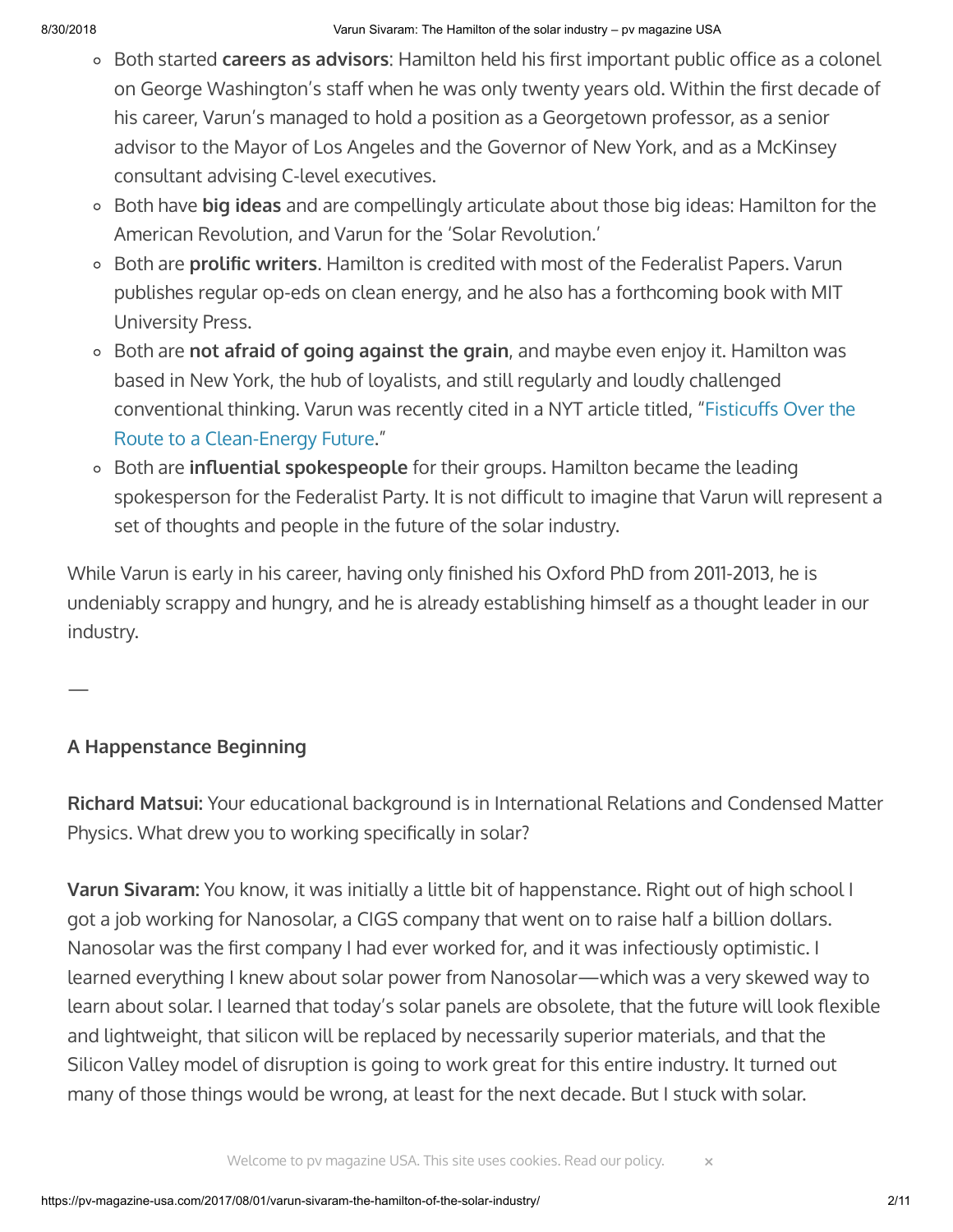At Stanford, I studied Physics because I was interested in solar, as well as International Relations because I had always been interested in policy. And at Oxford, I applied to study under a scientist, Henry Snaith, who just so happened to be on the cusp of discovering perovskite photovoltaics, a technology that has rocketed to over 22 percent efficiency in just five years. I was so lucky—it felt like the most exciting place to be in all of academia. And I was the only person in the lab who had startup experience. It was an interesting perspective, having been at Nanosolar, and while I was doing my PhD I was watching Nanosolar explode.

And it hit me that even though everybody in academia thinks that perovskite's going to be the next big thing, it probably is not going to work in this environment, because there are various external factors that make it really hard for innovative solar companies to go to market. And I thought, "You know, even though I'm likely in the best position possible from a science perspective, I need to go out and solve this problem another way," and that's why I eventually made my way into policy.

#### **Controversial Bylines & Technology Lock-In**

**RM:** Speaking of policy, of the thought pieces you've written for local papers, journals, or CFR, which, if any, do you think have been the most controversial?

**VS:** I think there are two pieces in particular that have been controversial. The first piece is a report [I co-authored through the MIT Energy Initiative called, "Venture Capital and Cleantech: The Wrong](http://energy.mit.edu/publication/venture-capital-cleantech/) Model of Clean Energy Innovation." The Greentech Media guys just skewered us for that one because they basically asked, "How can this be true? We see cleantech is having all kinds of successes—look at all these software companies." And we should have been more careful in choosing the title. Our title should have specified hard Cleantech—materials, chemicals and processes—those are the wrong kinds of companies for VCs to invest in.

The other controversial piece was an article I wrote for *Issues in Science and Technology* titled, ["Unlocking Clean Energy.](http://issues.org/33-2/unlocking-clean-energy/)" It's about technology lock-in, and here's the situation: **There are first** generation clean technologies—silicon for solar PV, compact fluorescent lights for efficient **lighting, light water reactors for nuclear, and corn ethanol for biofuels. And many of these** first generation technologies make it really hard for the next generation to take their place. **When that happens, I argue we get stuck in what's called technology lock-in.**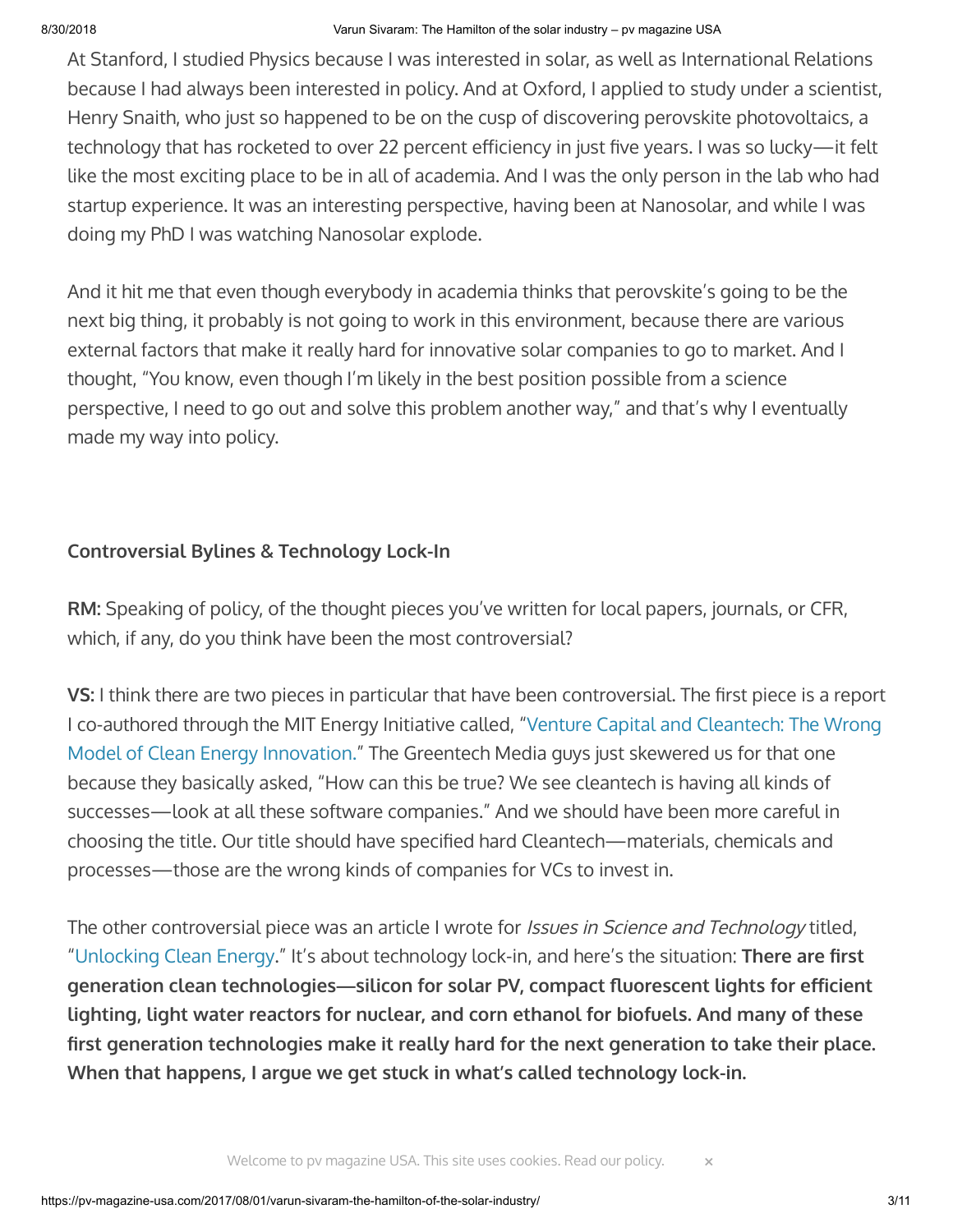Some fields have managed to beat technology lock-in. For example, LEDs have beaten CFLs, and so efficient lighting is not a victim of technology lock-in. But other fields—nuclear is the best known example—have gotten stuck in technology lock-in because people were not forwardlooking enough to invest in innovation. And as a result, nuclear's share of world electricity peaked in the 1990s and has declined ever since.

**I fear that we in solar are approaching technology lock-in. I also suspect that technology lock-in could take hold for lithium ion batteries. These incumbent technologies are getting so entrenched, and their costs are declining as a function of scale, that new technologies just won't be able to break in.**

The conclusion is that it is really difficult to get around lock-in. Some public policies can worsen the situation by entrenching the incumbent, such as the renewable fuels standard or indiscriminate tax credits. But other public policies on support for R&D and public procurement of emerging technologies can also help; for example, by procuring emerging flexible PV technologies for use in battlefield, the military could encourage technological succession.

That's the article. People hate it, obviously, because it basically takes everybody to task. It says existing policies are often ineffective at countering lock-in, and that today's solar industrythough it's come a remarkably long way—is in need of disruption and technological change.

# **Why Write a Book?**

**RM:** You're the author of the forthcoming book, Taming the Sun. The back story for you personally is fascinating, and I'm curious— why did you write a book and what are you looking to add to the discourse?

**VS:** I wrote the book because I feel like I've been very fortunate to see solar from different perspectives: from science, from startups, from the McKinsey experience of analyzing utilities, and from making and assessing public policy at the state, national, and international levels.

Each of these different perspectives has an incomplete view of what solar will need. The scientists think that obviously the next theoretically superior material is going to win. The business people understand the business constraints best and so are understandably biased toward minimizing risk. For example, I've heard utility executives caution that, "Changing the grid's clean energy make-up is like switching out the engine of a 747 in flight, so why would you go and add

Welcome to pv magazine USA. This site uses cookies. [Read our policy.](https://www.pv-magazine.com/privacy-policy/)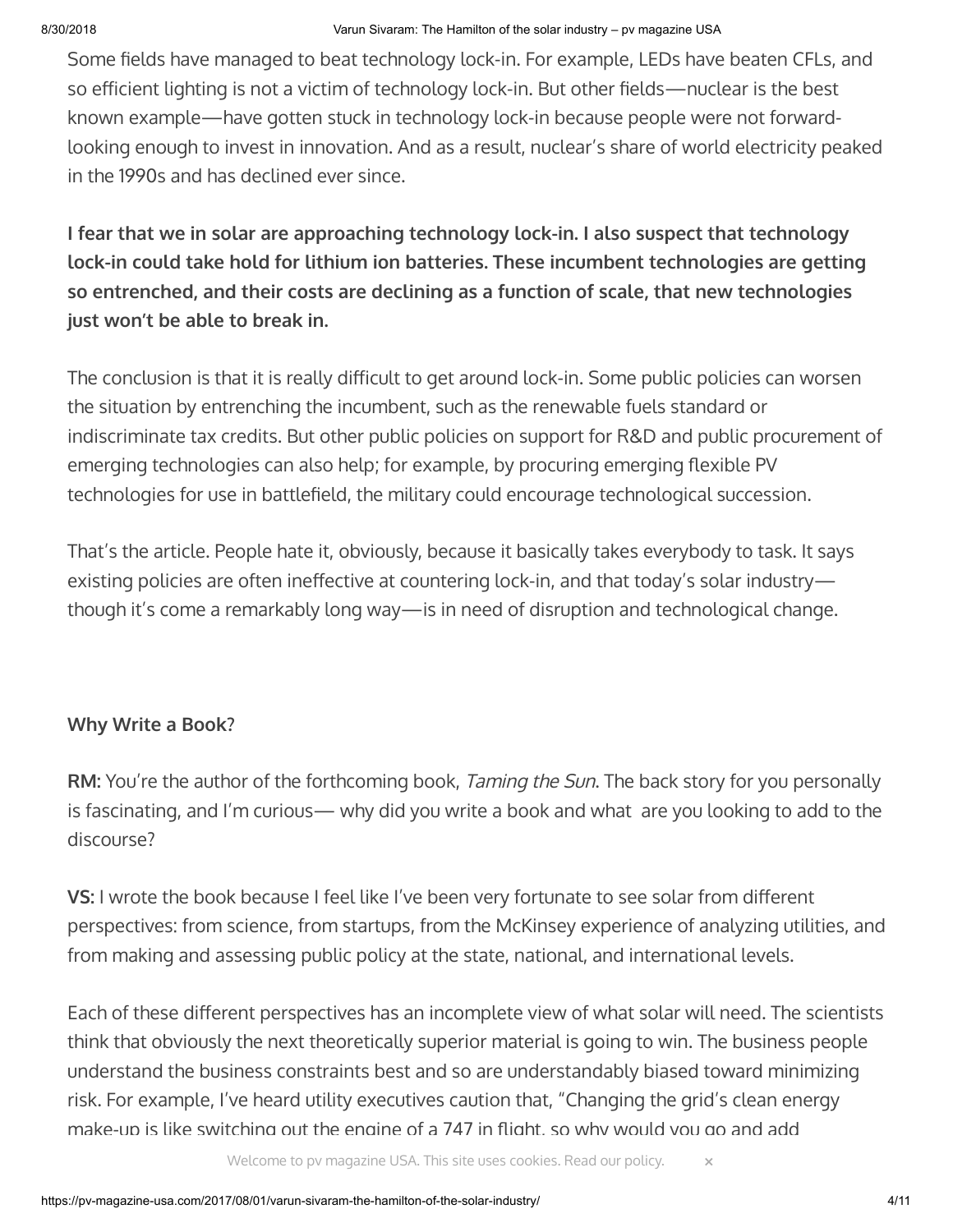These different perspectives mean that everybody comes to solar with their own siloed views. And there are also a lot of unbalanced headlines that pose an additional challenge for folks interested in learning about the field. Some argue that we already have all the tools we need for a 100 percent renewable energy future; others slam subsidies for solar as wasteful handouts. Folks don't have a single one-stop place to go to get an even-handed story. That's what I was trying to create. **The book aims to present an authoritative, even-handed view of solar's coming of** age, including both the terrific progress that's been made and the innovation that's still **needed to harness the full potential of solar energy: creative financing, revolutionary** technologies, and flexible energy systems.

# **Solar's Biggest Challenges**

**RM:** On the topic of what needs to change, what do you think are the top three challenges coming up for the solar industry?

**VS:** When I think about the rise of solar over the next few decades, without three kinds of innovation—financial, technological, and systemic—solar could hit a wall. That would be catastrophic, because we need solar to anchor the transition to a nearly completely decarbonized power sector. Fundamentally, solar's rise could stall because the cost of solar power, although it's declining, could get undercut by its sharply falling value.

The three kinds of innovation collectively work together to ensure that solar's value stays above its cost, so that it stays economically competitive:

First, financial innovation is needed to massively increase capital flows into the sector, continue solar's near-term growth, and continue to drive down costs as the industry gains experience with producing and deploying solar PV. I know I'm preaching to the choir here, but the world's biggest investors have overlooked solar so far, and for solar to continue its growth will require trillions of dollars in capital that existing sources are not going to be able to supply.

**The industry faces the challenge of attracting institutional investors with appetites for longdated, yield-oriented investment opportunities—solar lines up with this perfectly, but they just need a way to invest in it.** In the developing world, however, oftentimes solar's great advantages are overshadowed by country-specific challenges: political risk, currency risk, offtaker risk, credit risk, etc. Policymakers need to improve the investment environment to make solar's inherently low risk and stable cash flows shine for large investors.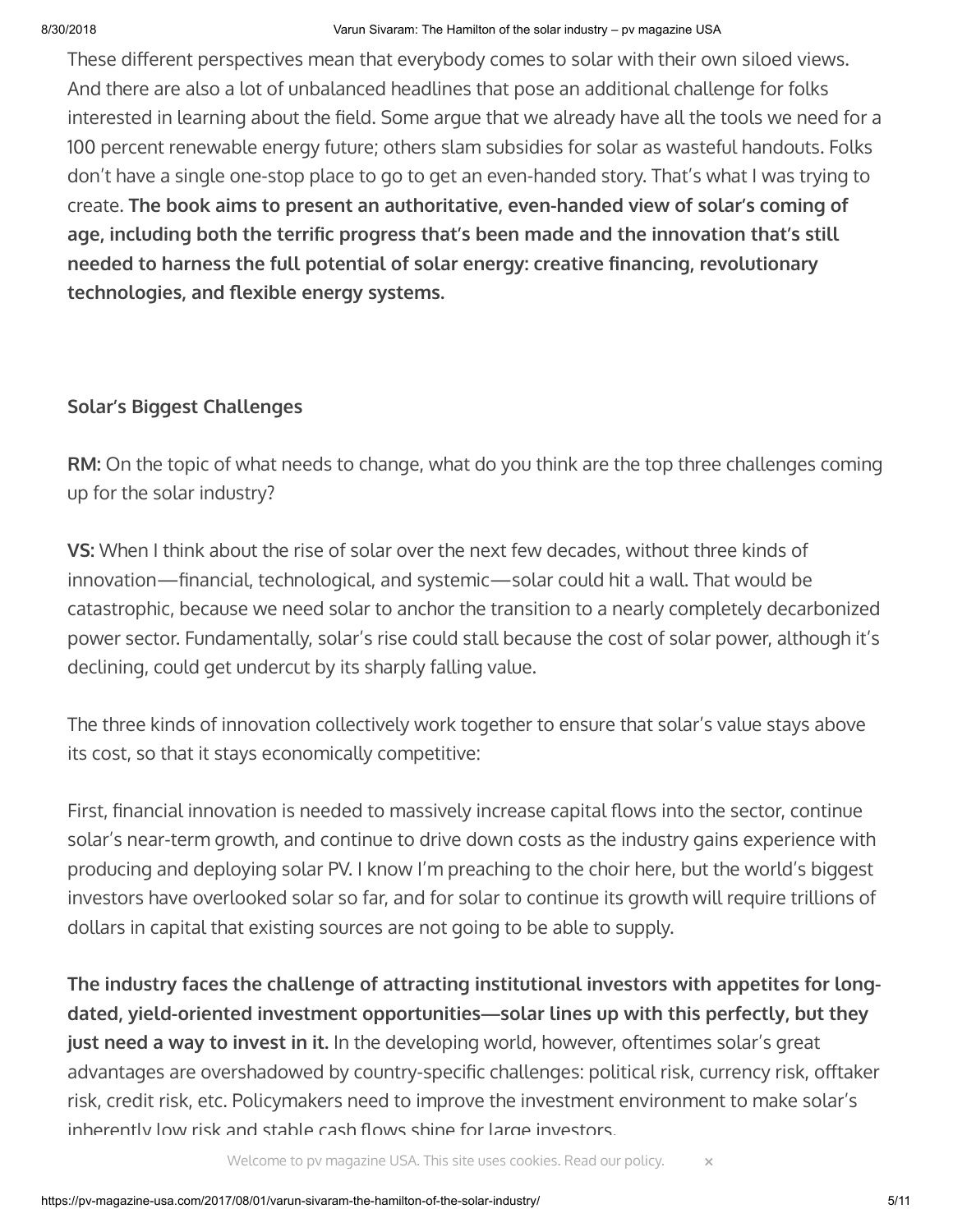In summary, I think that **solar needs financial innovation to help the industry access public capital markets, for example through securitization and maybe even the next generation of** YieldCos. Data will be crucial to drive down the cost of capital, and firms such as kWh **Analytics can enable investors to prudently invest in solar.**

Second, technological innovation is also needed to bring down the cost of solar even faster. Let me use a figure from my upcoming book to explain why [figure appears below]:



Panel 1, on the left, plots the global average cost and value of the next unit of electricity from solar panels as the total installed solar capacity increases. Thanks to financial innovation, more and more solar panels get produced and installed, and the red curve shows costs declining steadily as a result (both axes are logarithmic).

But the blue curve shows how much a marginal kWh is actually worth, and that figure declines steeply as more solar power comes online in each region of the world. **That effect, known as** value deflation, occurs because solar starts to oversupply the grid in the middle of the day. We've already seen value deflation in a place like Chile. We had a bunch of solar on merchant contracts and then suddenly solar, in the middle of the day, started to get a price of zero dollars per megawatt-hour. And this is a problem that afflicts solar more than, say, a natural gas generator, because natural gas is dispatchable, whereas all the solar kilowatt-hours come at the same time. So, supply and demand tell you that with an oversupply of solar kilowatt-hours, you'll have a mismatch in low prices with demand. A lot of people say, "Hey, solar won't have this problem because it's contracted on long term PPAs." Those PPAs are basically masking the

Welcome to pv magazine USA. This site uses cookies. [Read our policy.](https://www.pv-magazine.com/privacy-policy/) **×**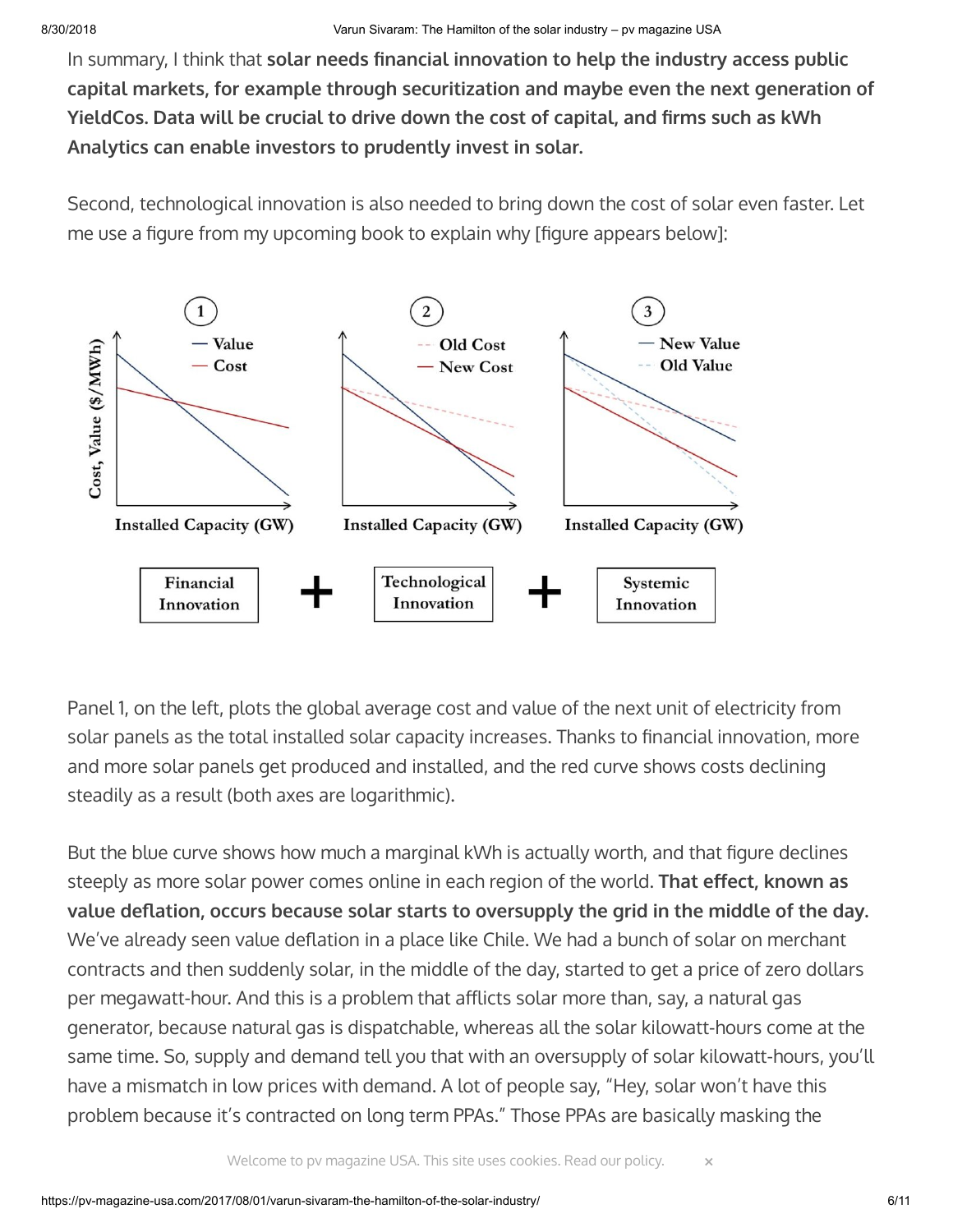#### 8/30/2018 Varun Sivaram: The Hamilton of the solar industry – pv magazine USA

Pretty soon, when solar produces 10 or 20 percent of the total electricity (kWhs) on the system, the value plunges below the cost. But with technological innovation, you can delay that point. Panel 2 shows the red curve falling more steeply, as new PV technologies, such as perovskites, enable dirt-cheap solar that falls in cost way faster than waiting for silicon PV to ride down the experience curve. New materials enable these cost reductions not just because they use cheap materials, but because they can be highly efficient, slashing balance-of-system costs. Still, I said that technological innovation only delays the point where solar value dips below cost. To prevent that from happening, we'll need a third kind of innovation.

Third, systemic innovation is needed to prevent solar's value from dropping so quickly, enabling it to remain above solar's cost and making solar economically attractive. Systemic innovation entails reimagining energy systems, starting with the power system. A power system that can better match up solar supply with customer demand will mitigate value deflation by using every marginal kilowatt-hour of solar more effectively when demand is high. So in Panel 3, you can see that by adding systemic innovation, the blue curve becomes less steep—i.e., the value of solar drops less rapidly as more solar is installed. As a result, the blue curve always stays above the red curve, driving ever more solar deployment.

Systemic innovation encompasses modernizing the electricity grid, to make it bigger and also smarter. Connecting a diverse range of resources—from load-following nuclear plants to concentrated solar power plants with thermal storage to batteries to demand-side management tools—also helps to accommodate a high penetration of volatile solar PV on the grid. Another example of systemic innovation will be via sectoral linkage. For example, if you link the transportation sector by intelligently charging electric vehicles whenever there's a surfeit of solar energy on the grid, or the heat sector by using electric heat pumps to track solar output, or even the water sector by modulating the operation of desalination plants, you're basically making new ways to store intermittent solar power. This sectoral linkage reduces value deflation, because **we will have many more valuable uses of solar power, no matter when it's generated. And by keeping solar's cost below its value, it can break through the ceiling that its penetration would otherwise hit.**

**RM:** I hear you. My favorite iteration of that idea is that at some point, someone is going to realize that solar's so cheap that you should hook up a Bitcoin mining machine to a solar panel. That could be a great way to make money from solar. Some day.

**VS:** Wait, hang on, that's so interesting—Bitcoin is acting as a battery.

**RM:** Right. The same way that you're describing desalination, it's the idea of storing the value of

Welcome to pv magazine USA. This site uses cookies. [Read our policy.](https://www.pv-magazine.com/privacy-policy/)  $\times$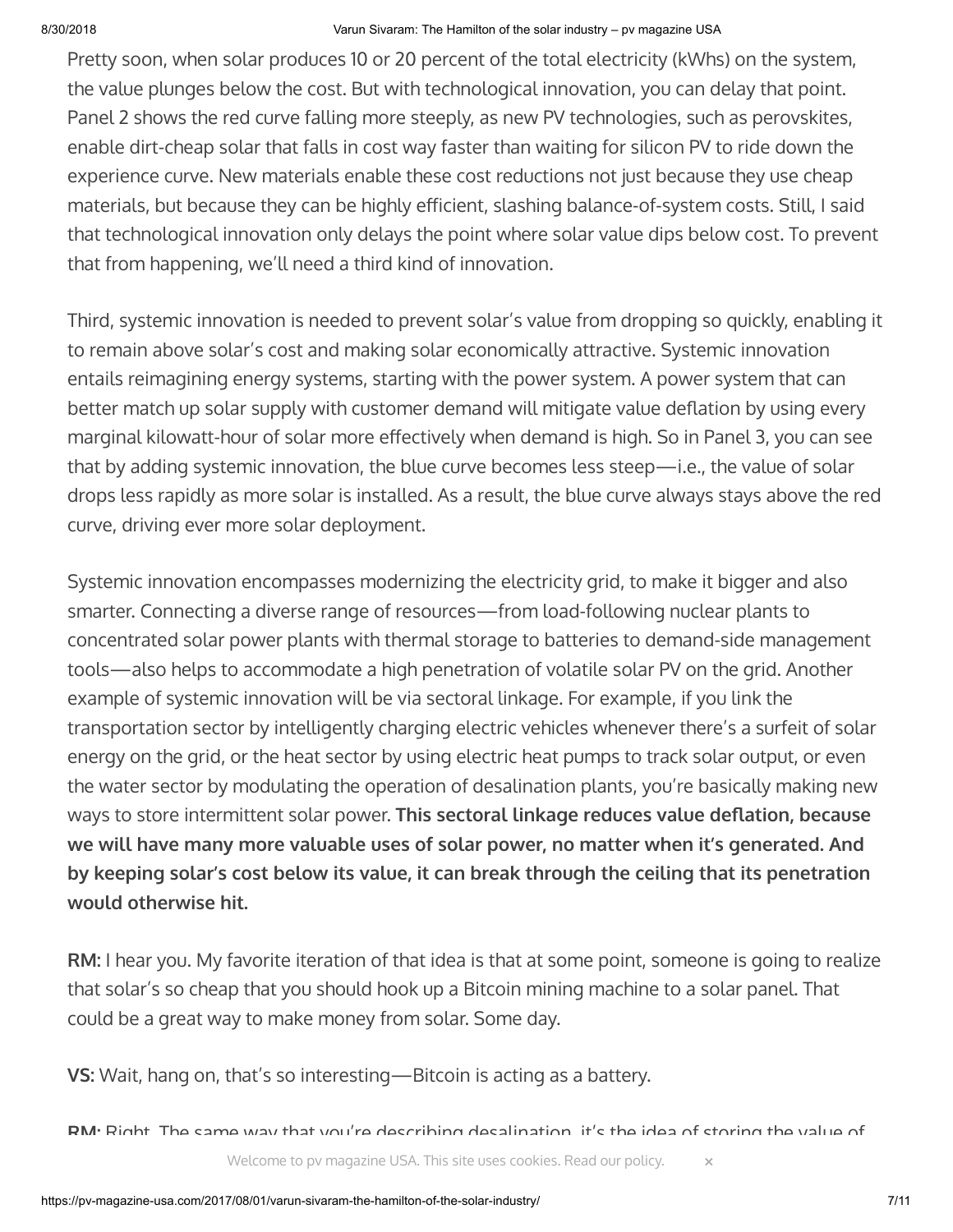**VS:** I love that idea. Has anybody written anything on this?

**RM:** No, it was my idea, but you should feel free to take it. You had already come up with the broad idea, I just said that specific iteration of it.

# **Data & Resource Based Financing**

**RM:** As a data company, we think about data a lot. Are there areas for which you think data is uniquely positioned to cause systemic change?

**VS:** There's a paper out from David Sandalow and colleagues from Columbia University called, ["Financing Solar and Wind Power: Insights from Oil and Gas."](http://energypolicy.columbia.edu/publications/report/financing-solar-and-wind-power-insights-oil-and-gas) It's interesting. They basically pick three different financing options from the oil and gas industry and ask, "Could we use this for solar and wind?" Data would help enable these options.

For example, in resource based financing, oil and gas companies get to basically take out loans in advance based on the value of the proven reserves, and they also get financing based on promising a cut of every barrel of oil they sell.

You can imagine a solar company could do the same with good data. Right now, banks think solar is too uncertain, and as a result it is hard for solar to get debt. A solar company with a parcel of land, plus good data on how much their projects produce in this particular area, plus an analytic model on how much money it will make—it would be a game changer if investors would look at that land that's prime for solar development and value it for its solar potential, the same way that investors look at land with oil under it, and value the land for its oil reserves.

# **Call to Action**

**RM:** It's August 2017, and in the past few months, Trump announced that he's pulling the U.S. out of the Paris Climate Agreement, some leading solar companies, such as Sungevity, have declared bankruptcy—my perception is that people in the industry are feeling quite down right now, even though our numbers on solar deployment and cost have actually never looked better. What would be your call to action or your parting thought for the people and the policy makers in the solar industry?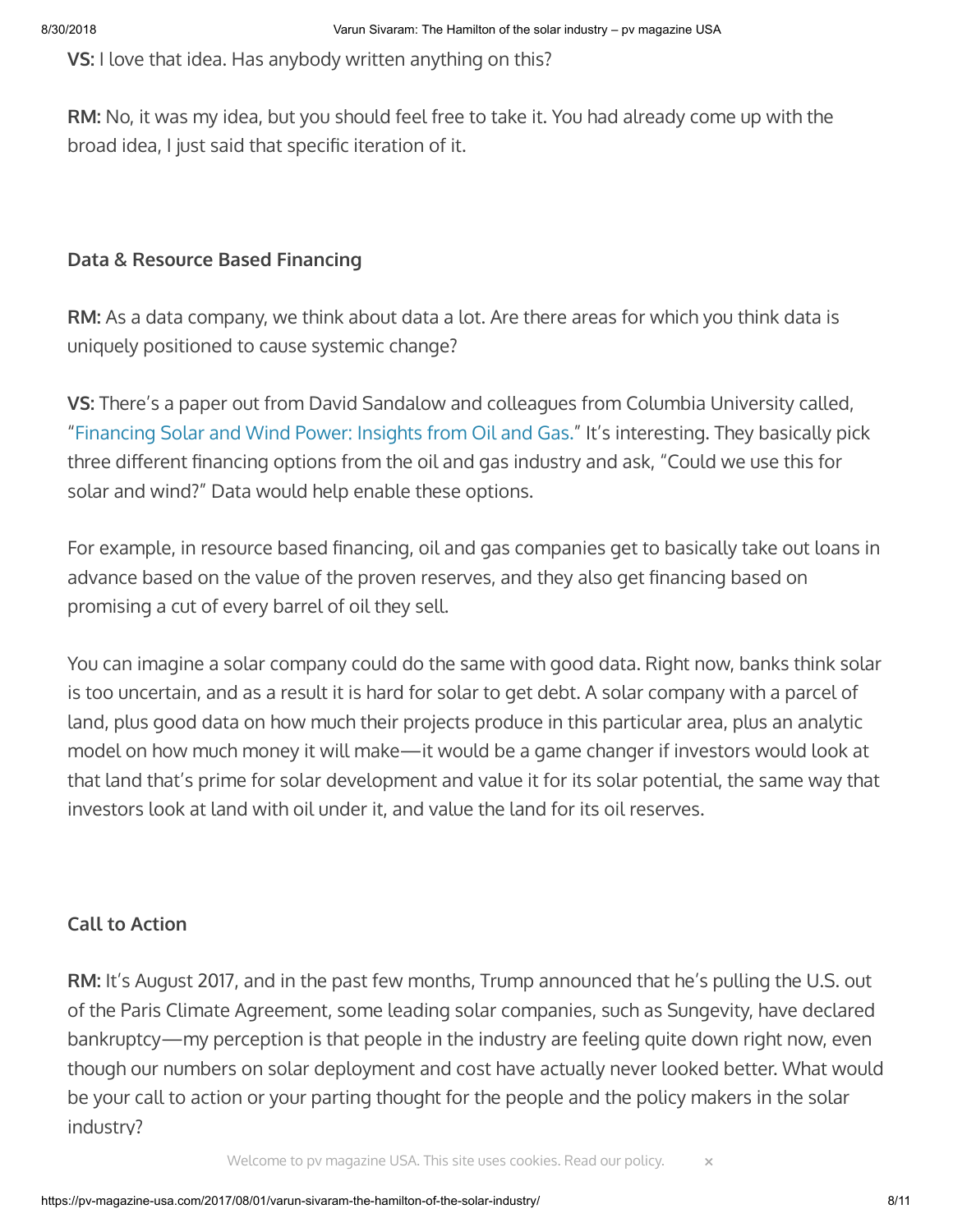**VS:** I am infuriated with the Trump administration's policy because first, I think the Paris Agreement is important for political and diplomatic reasons. And second, I think funding energy innovation through Trump's budget proposal and supporting it through initiatives like Mission Innovation are really important, but he's stepping away from both. He wants to slash energy innovation funding by half and cut support within the Department of Energy. I think that's terrible.

Also, I think that profit compression in the solar industry, which we're seeing both upstream and downstream, is an inevitable byproduct of a lack of innovation. If you're making commodity profits and everybody's trying to do the same, obviously you'll have profit compression. The lack of innovation is what's causing this compression. Given a commodity with no differentiation, no one makes any money. **The fact that the value of solar is falling faster than the cost of solar** value deflation-is a critical problem for our industry's future.

What is my call to action? Innovation funding in this country has stagnated for two decades. We certainly can't afford for it to fall now. We instead need to strengthen it. We are not paying enough attention to this problem. Innovation is important both because it brings down the cost of solar to outrun value deflation, and also because it makes some producers more competitive than others, thereby enabling there to be profits in the industry. Innovation enables American companies to make money, as long as we're the ones investing in innovation.



#### **KWH ANALYTICS**

kWh Analytics is the market leader in solar risk management and the provider of HelioStats (risk management software) and Kudos (the solar 'revenue put'). kWh Analytics maintains the industry's largest repository of solar asset performance data, encompassing more than 100,000 operating projects.

More articles from kWh [Analytics](https://pv-magazine-usa.com/author/sarahmatsui/)

[sarah.matsui@kwhanalytics.com](mailto:sarah.matsui@kwhanalytics.com)

# **PREVIOUS**

[Three-year-old developer sPower sold for \\$1.6 billion](https://pv-magazine-usa.com/2017/08/01/three-year-old-developer-spower-sold-for-1-6-billion/)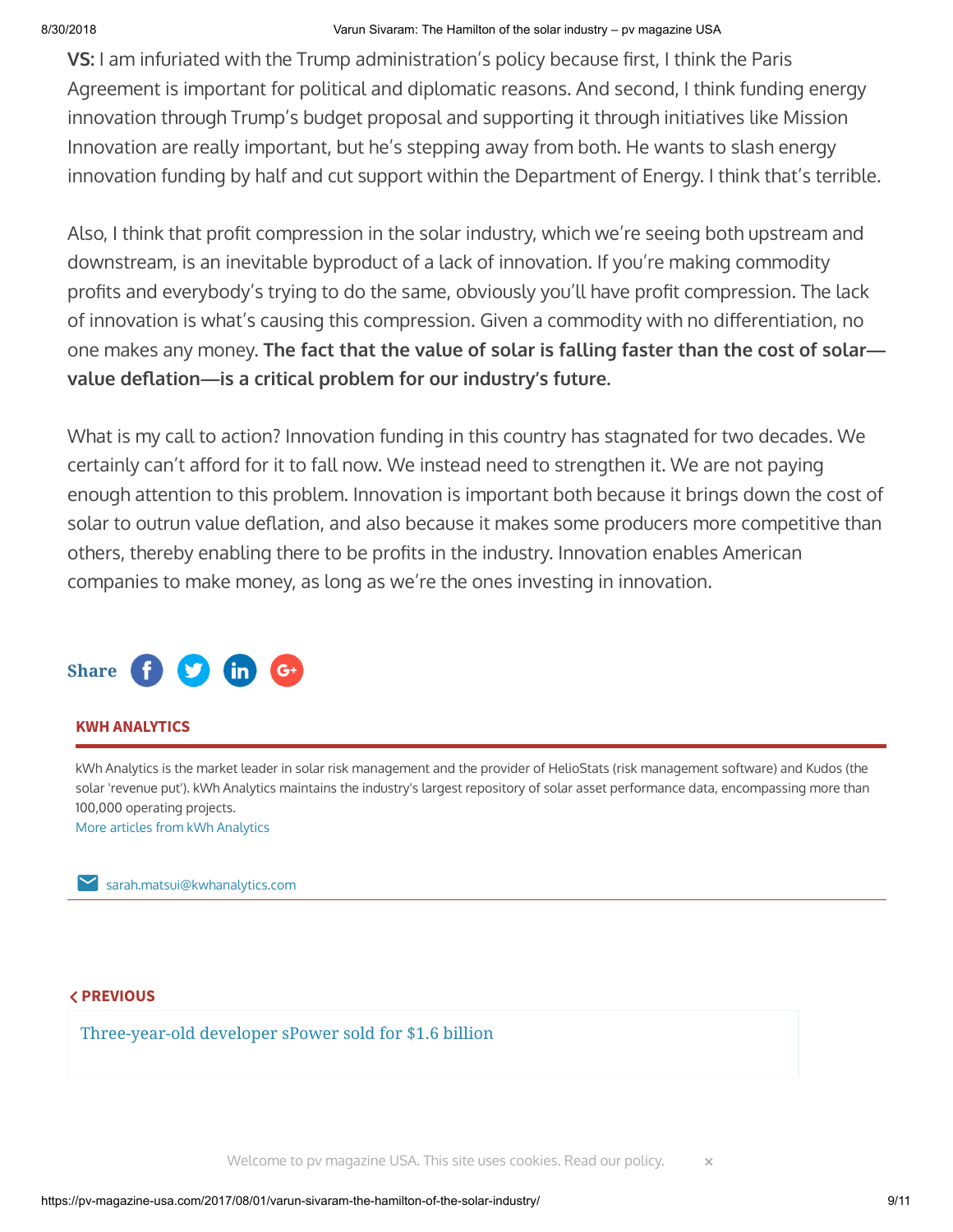[Community solar goes to Washington](https://pv-magazine-usa.com/2017/08/01/community-solar-goes-to-washington/)

#### **RELATED**

#Solar100's Shayle Kann: The Malcolm [Gladwell of](https://pv-magazine-usa.com/2018/04/23/solar100s-shayle-kann-the-malcolm-gladwell-of-clean-energy/) clean energy **APRIL 23, 2018**

[#Solar100's](https://pv-magazine-usa.com/2018/03/12/solar100s-katherine-hamilton-the-steve-kerr-of-renewable-energy/) Katherine Hamilton: The Steve Kerr of Renewable Energy

**MARCH 12, 2018**

#Solar100's Ed Feo: The Hank Aaron of [Solar Development](https://pv-magazine-usa.com/2018/01/30/solar100s-ed-feo-the-hank-aaron-of-solar-development/)

**JANUARY 30, 2018**

#### **Leave a Reply**

Your email address will not be published. Required fields are marked  $*$ 

Comment

Name \*

Email \*

Website